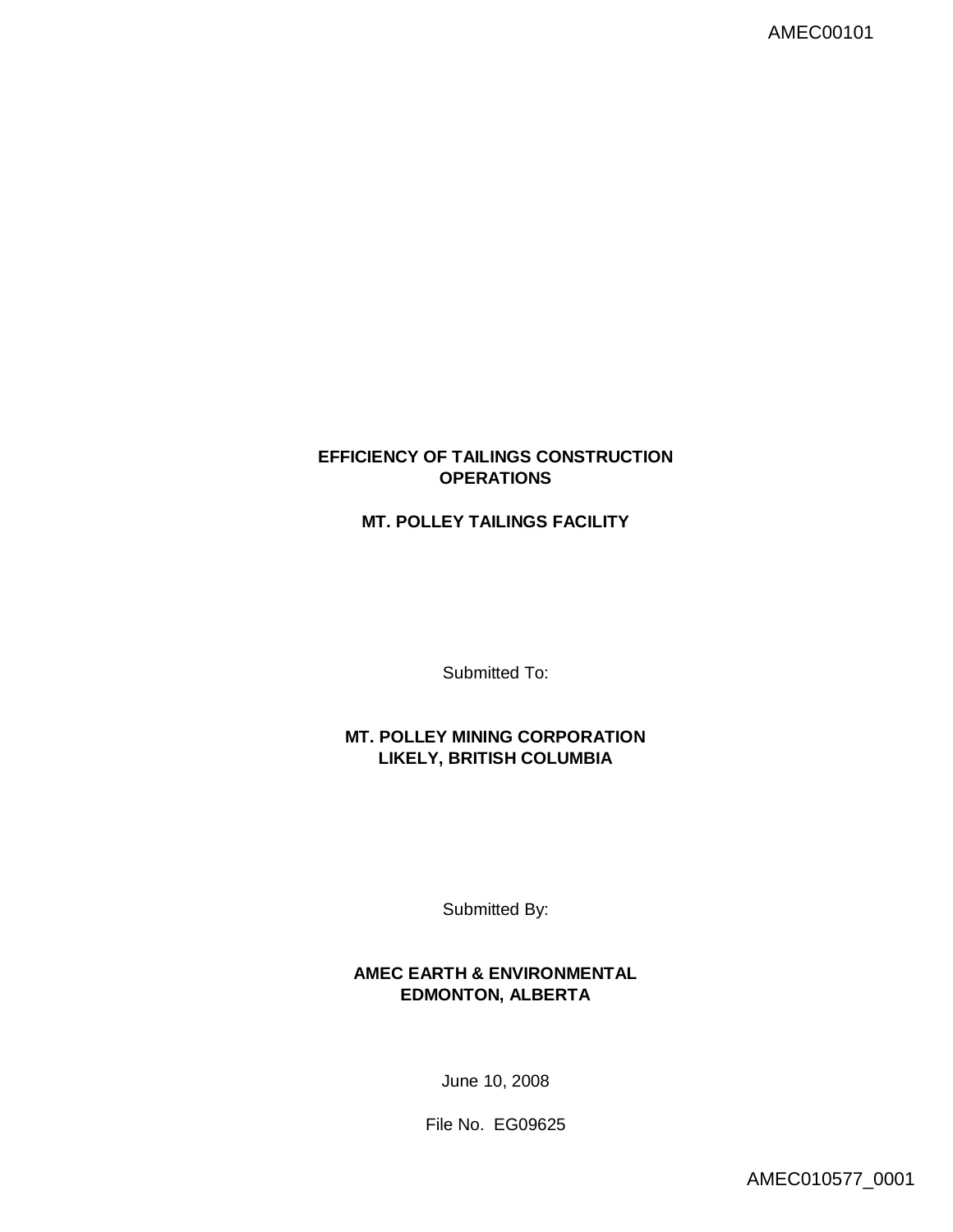## **TABLE OF CONTENTS**

| 1.0 |                                                                                                                                    |
|-----|------------------------------------------------------------------------------------------------------------------------------------|
| 2.0 |                                                                                                                                    |
| 3.0 |                                                                                                                                    |
| 4.0 |                                                                                                                                    |
| 5.0 |                                                                                                                                    |
| 6.0 | DISCUSSION OF TAILINGS OPERATIONS - ISSUES AND CONDITIONS 6<br>6.1<br>6.2<br>6.3<br>6.4<br>6.5<br>6.6<br>6.7<br>6.8<br>6.9<br>6.10 |
| 7.0 |                                                                                                                                    |
| 8.0 |                                                                                                                                    |

#### **LIST OF PHOTOS**

- **Photo 1** Preparation for cell construction
- **Photo 2**  Cell construction (June 03, 2008)
- **Photo 3** Cell construction (June 04, 2008)
- **Photo 4** Flow discharge into the cell
- **Photo 5** Cell decant system
- **Photo 6** Berm erosion by decant channel flow
- **Photo 7** Cell construction discharge and dozer
- **Photo 8** Cell construction pushing sand downstream
- **Photo 9** Cell construction slimes
- **Photo 10** Slimes flowing into the decant pipes
- **Photo 11** Cell construction pushing sand back
- **Photo 12** Re-installed decant pipes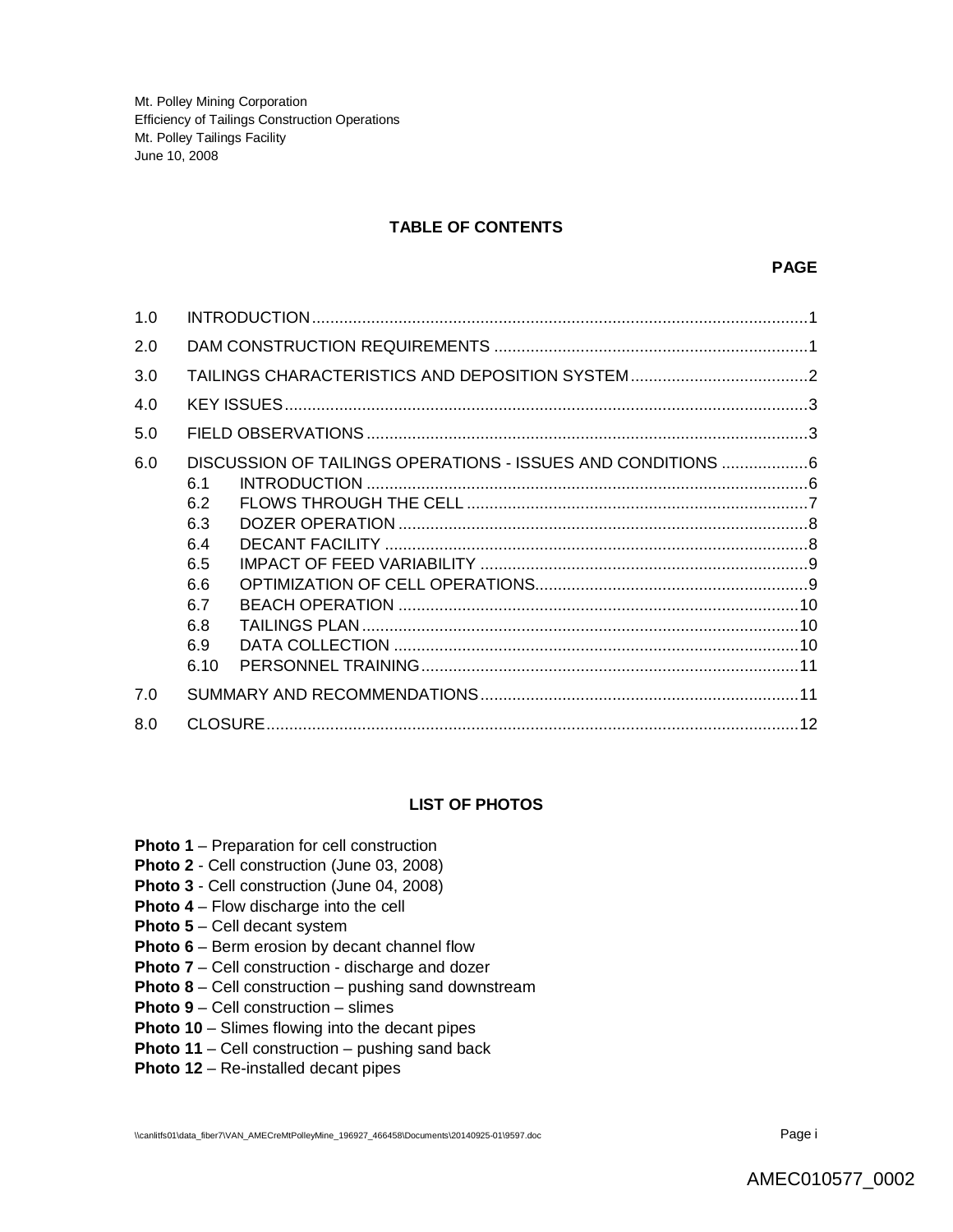- **Photo 13** Raising berms
- **Photo 14** Raising berms
- **Photo 15** Bottom of newly prepared cell partially smoothed
- **Photo 16** Typical beach formed by single point discharge of tailings upstream and downstream view
- **Photo 17** Typical beach formed by single point discharge of tailings overview and detail
- **Photo 18** Dozer operation perpendicular to cell length
- **Photo 19** Spillbox examples

# **LIST OF APPENDICES**

**Appendix A –** Briefing Document

**Appendix B –** Tailings Gradation Data

**Appendix C –** Production and Slurry Density Data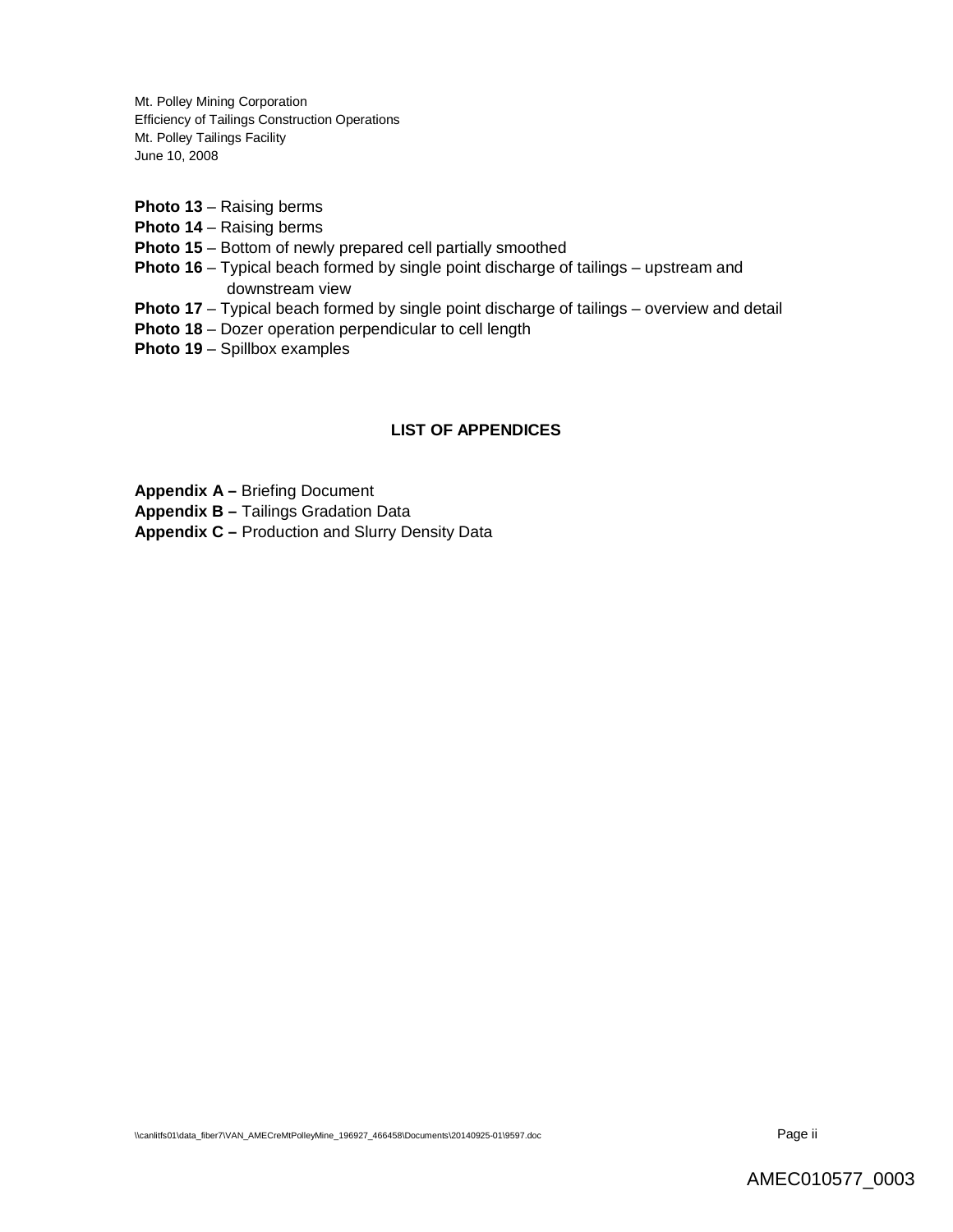## **1.0 INTRODUCTION**

Mount Polley Mining Corporation (Mt. Polley) requested AMEC Earth & Environmental (AMEC) undertake a review of their tailings construction operations with the objective of providing recommendations to improve the efficiency of these operations. The work was commissioned by Mr. Ron Martel, Environmental Superintendent for Mt. Polley.

Mt. Polley's mine is located near Likely, central British Columbia. The mine produces a coppergold concentrate from an alkalic porphyry ore obtained from three pits. The concentrate is produced with a grinding and flotation circuit. The tailings are sent by gravity to a valley-side impoundment formed by earthfill dams.

The review of Mt. Polley's tailings operations included a review of information provided by the mine and a two-day site visit. The site visit started with an initial meeting to discuss the key tailings planning issues encountered by Mt. Polley and a presentation by AMEC on principles and experiences in tailings operations. Most of the first day and the morning of the second day were spent in the field visiting the site, observing construction conditions and discussing the details of the operation with supervisory and operations personnel. The site supervisor for the off-shift was brought in by Mt. Polley thus there was opportunity for input from and discussion with both shift supervisors. A wrap-up meeting was held at the end of the site visit to present and discuss a summary of the conclusions and the main recommendations of the review exercise. A briefing document was prepared and handed out at the meeting; it is included in Appendix A. This report provides details substantiating the material presented in the briefing document.

# **2.0 DAM CONSTRUCTION REQUIREMENTS**

The tailings dam is a zoned compacted fill dam that is being built using a modified centreline method. It is formed by three components – the Main Dam, the Perimeter Embankment and the South Embankment that have their crests coalescence to a total length of approximately 4 km. The maximum dam height at the end of construction will be in the order of 53 m (El. 965 m). The dam crest along the three dams was approximately at El. 951 m at the time of the review.

The information on the dam available for review included Drawings 104, 115 and 215 (Stage 6) by Knight Piésold. References to drawings in this section are to those in Knight Piésold's Stage 6 design documentation. No reports were reviewed as part of this exercise though a summary document (Dam Safety Review, AMEC 2006) was used for historical background.

Drawing 215 shows Zone U as a "step-over" zone upstream of the clay till core, built in stages partly on previously built Zone U and partly on a tailings beach surface. The cross section shows a layer of rock (CBL, "coarse bearing layer") placed over the beach to bring it to El.951 m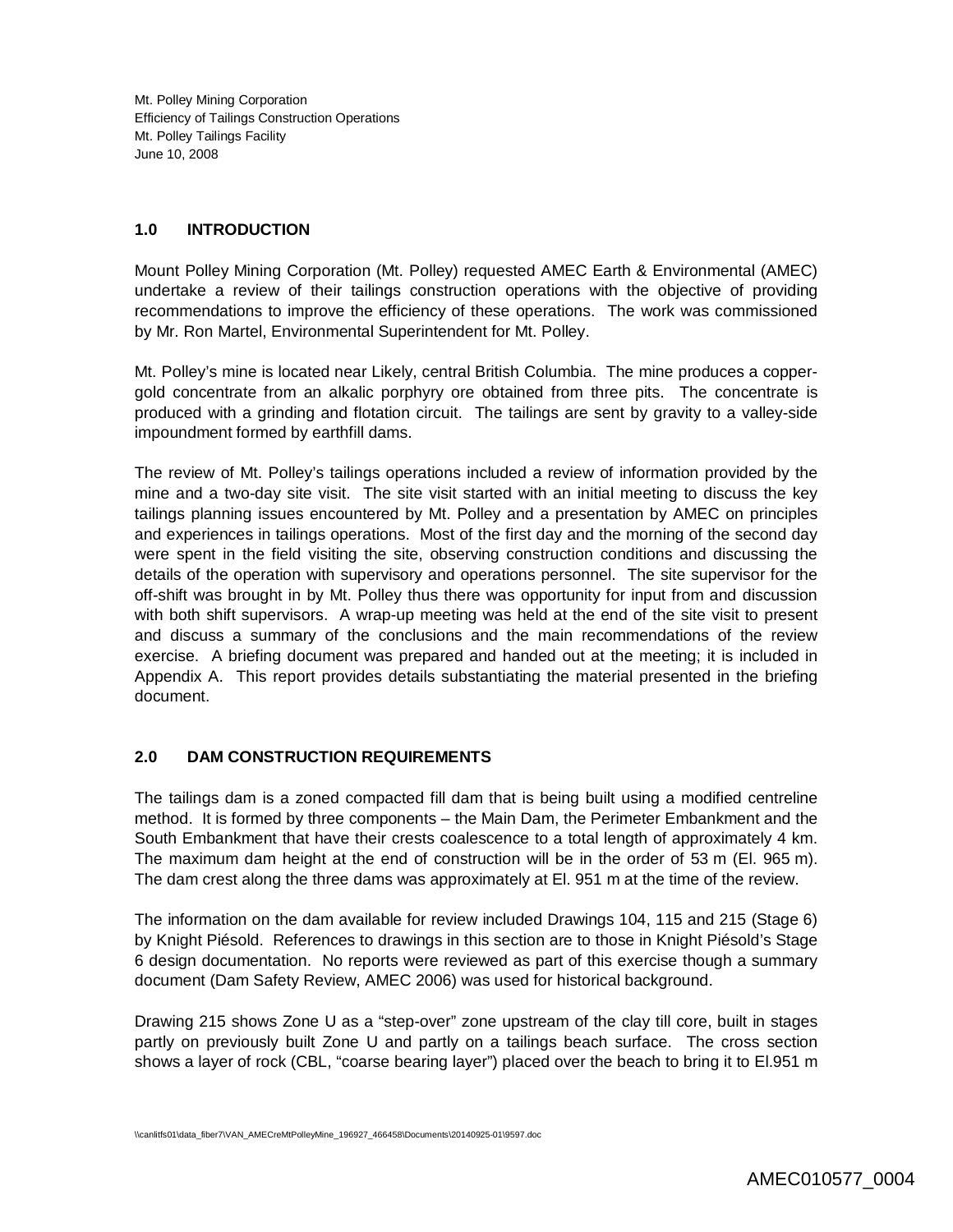(Stage 5) and to provide support for Zone U construction in the following stage. Stage 6 Zone U construction, the current cell construction, is shown as a 3 m lift (Stage 6a from El. 951 m to El.954 m). Dashed lines also indicate Stage 6b to El.958 m.

Stage 6a Zone U is shown in Drawing 215 as being 11 m wide at the base (El.951 m) and 10 m (minimum) wide at the top (El.954 m). Note 5 on the drawing indicates that these dimensions assume sand cell construction using tailings sand against the 1H:1V clay till core (Zone S) slope on the downstream side and a 1.3H:1V slope on the upstream (the beach side). It is our understanding that Zone U could cover a range of materials. The selected material was tailings sand placed by cell construction.

Drawing 104 "Material specifications" indicates that the material type for Zone U is "Select Fill" located on "the upstream toe" and states that the placement and compaction requirements are "to be determined based on material selection". Grain size curves under the heading of Zone U show gradation limits for "Zone S contact" and for "Zone CBL contact".

# **3.0 TAILINGS CHARACTERISTICS AND DEPOSITION SYSTEM**

Mt. Polley operates three open pits and there is wide variability in the ore characteristics. Ore blending reduces this variability but the tailings characteristics are variable as the ore and the plant operation vary.

The monthly composite gradations of the tailings were provided by Mt. Polley (see Appendix B). The variability of the monthly gradations is shown on Figure 1. Based on these data, the gradation of the tailings solids has a mean grain size  $D_{50}$  of 50 microns with a percent passing the #200 sieve (75 microns) varying from 52 to 64% (average  $\sim$  60%). The percentage of clay minerals (e.g. those exhibiting plasticity) in the tailings at this stage of mining is not known but past information notes non-plastic being the predominant nature of the tailings. There is approximately 40% fine sand (by weight) in the tailings. The mean specific weight of the solid particles is 2.7 g/cm<sup>3</sup>.

Variability of the solids content of the tailings slurry with time is shown on Figure 2. Variability of solids content in a slurry has direct implications for how beach development proceeds and on how well potential cell construction may work for sand capture etc. The level of variability indicated by the summary information provided on Figure 2 *is / is not* likely to be an issue for cell construction. *Ron will send data*.

The current mine throughput is nominally 20,000 tons/day or an average of 833 tons/hour. At an average slurry solids content of 35%, that represents a total flow rate into the tailings facility of 0.516 m<sup>3</sup>/s or 8173 USgpm. The tailings is discharged by gravity through a 24" HDPE DR11 pipeline from the plant ( $E1.1100 \text{ m}$ ) to the tailings dam (currently approximately at El.951 m; final crest at El.965 m). The tailings line is in the order of  $3$  to  $5km$ ? long from the plant site to the tailings facility. The total length of the dam, as noted above in Section 2, is in the order of 4 km.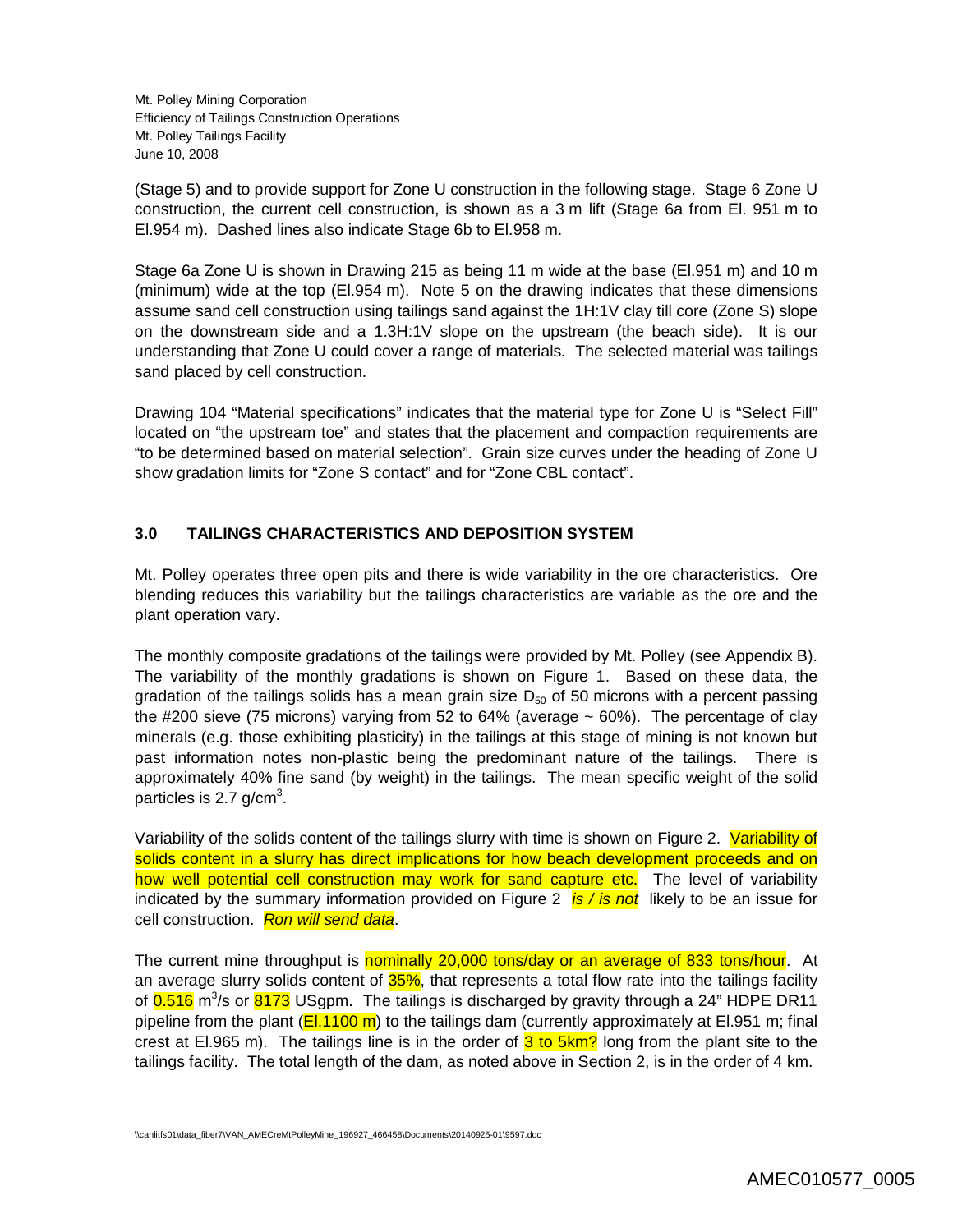# **4.0 KEY ISSUES**

The site visit started with a meeting to discuss issues related to the tailings operations that had been identified by the site personnel. The meeting was attended by a cross section of Mt. Polley and Imperial Metals personnel. The key issues with the current tailings deposition plan brought up during the meeting included:

- **Low efficiency / high costs for building cell for Zone U**
- Too much wash out on cells (lack of sand capture)
- **Too much time preparing cells (again, high costs)**
- Costly to need to place CBL (rock on beach to support cell construction)
- **Lack of beach**

All of the above related to a lack of confidence in the current tailings operations methodology, as related to cell construction, to perform effectively or commensurately with the effort/costs invested. The ability to adjust the operating parameters to create more effective tailings deposition appears to be the overall goal based upon the key issues raised.

## **5.0 FIELD OBSERVATIONS**

Cells are prepared for construction by building berms around the perimeter of each cell area (Photo 1) and by installing the tailings line such that in addition to the main tailings line going into the upstream end of the cell, there is also a by-pass line (Photo 1).

#### **Photo 1** – Preparation for cell construction

Cells are typically 10 m wide and approximately 150 m long. During the site visit, cell construction was occurring along the South Embankment. The cell observed (Photo 2) was likely a little narrower than 10 m. The flow observed during the first day of the site visit (Photo 2) was described as "typical".

**Photo 2** - Cell construction (June 03, 2008)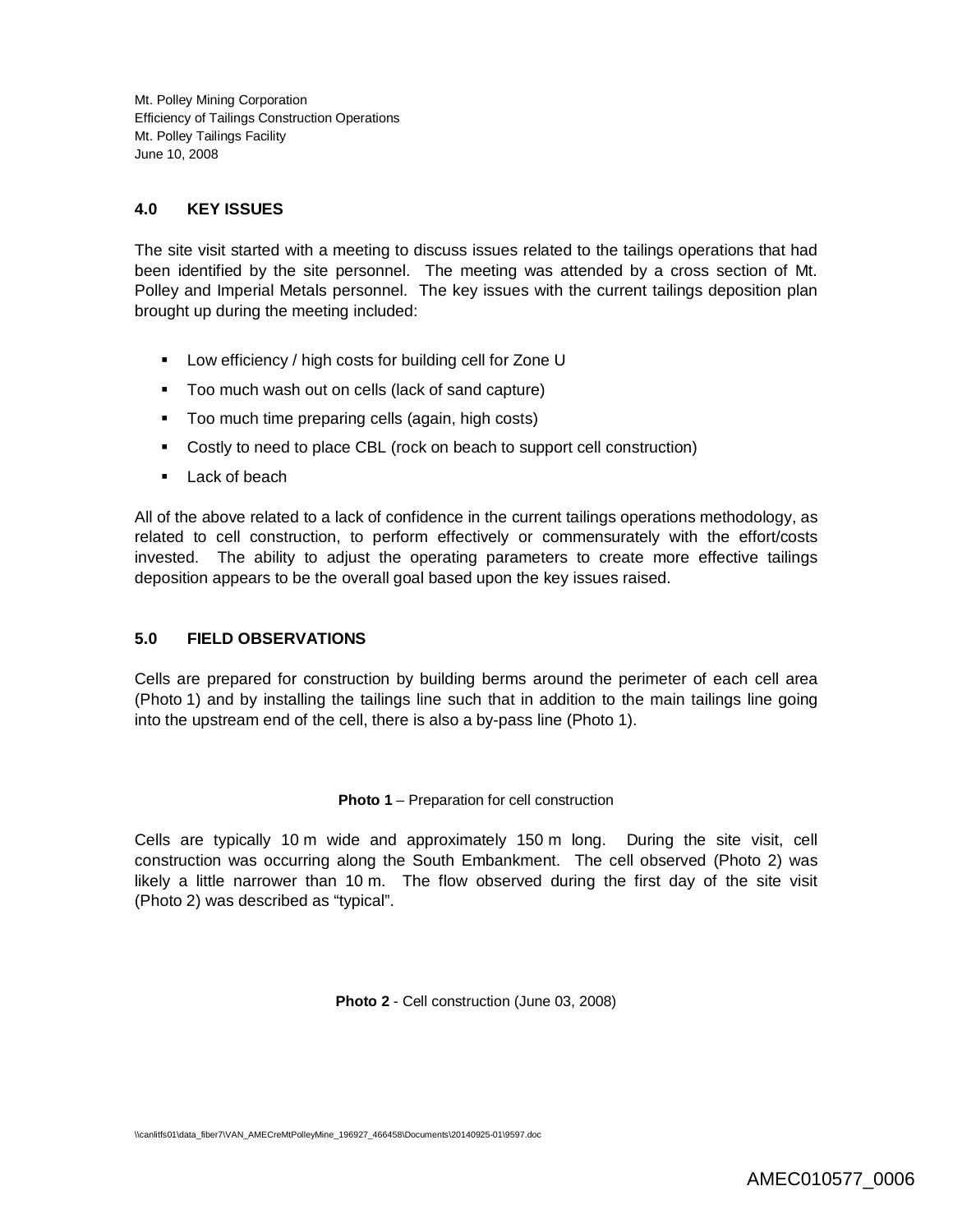The flow during the morning of the second day (Photo 3) was probably of lower density. There seemed to be more water flowing on the cell surface and the operator reported that it was not "building well".

**Photo 3** - Cell construction (June 04, 2008)

The flow into the cell is the full tailings line (24" diameter), which flows partly full (Photo 4), however the flow velocity is high due to the significant head difference between the plant and the dam site.

**Photo 4** – Flow discharge into the cell

The cell decant facility is provided by two 22" pipes (Photo 5) that discharge onto the beach. The pipes are installed across the berm by a backhoe. The pipes are installed approximately at the same elevation.

**Photo 5** – Cell decant system

Due to the lower solids content of the decant flow, this flow can readily erode previously placed beach (e.g. Photo 5). When the decant pipe is at an elevation similar to the top of the beach, there isn't sufficient energy to erode the beach and the flow tends to channel next to the cell, which can, however, lead to erosion of the berm (Photo 6).

**Photo 6** – Berm erosion by decant channel flow

The cell is constructed by running a dozer along the length of the cell while the tailings line discharges the slurry (Photo 7). The dozer operator lowers the blade and pushes the sand deposited on the cell towards the downstream end of the cell (Photo 8) to liberate slimes (Photo 9) and facilitate their flow towards the decant pipes (Photo 10).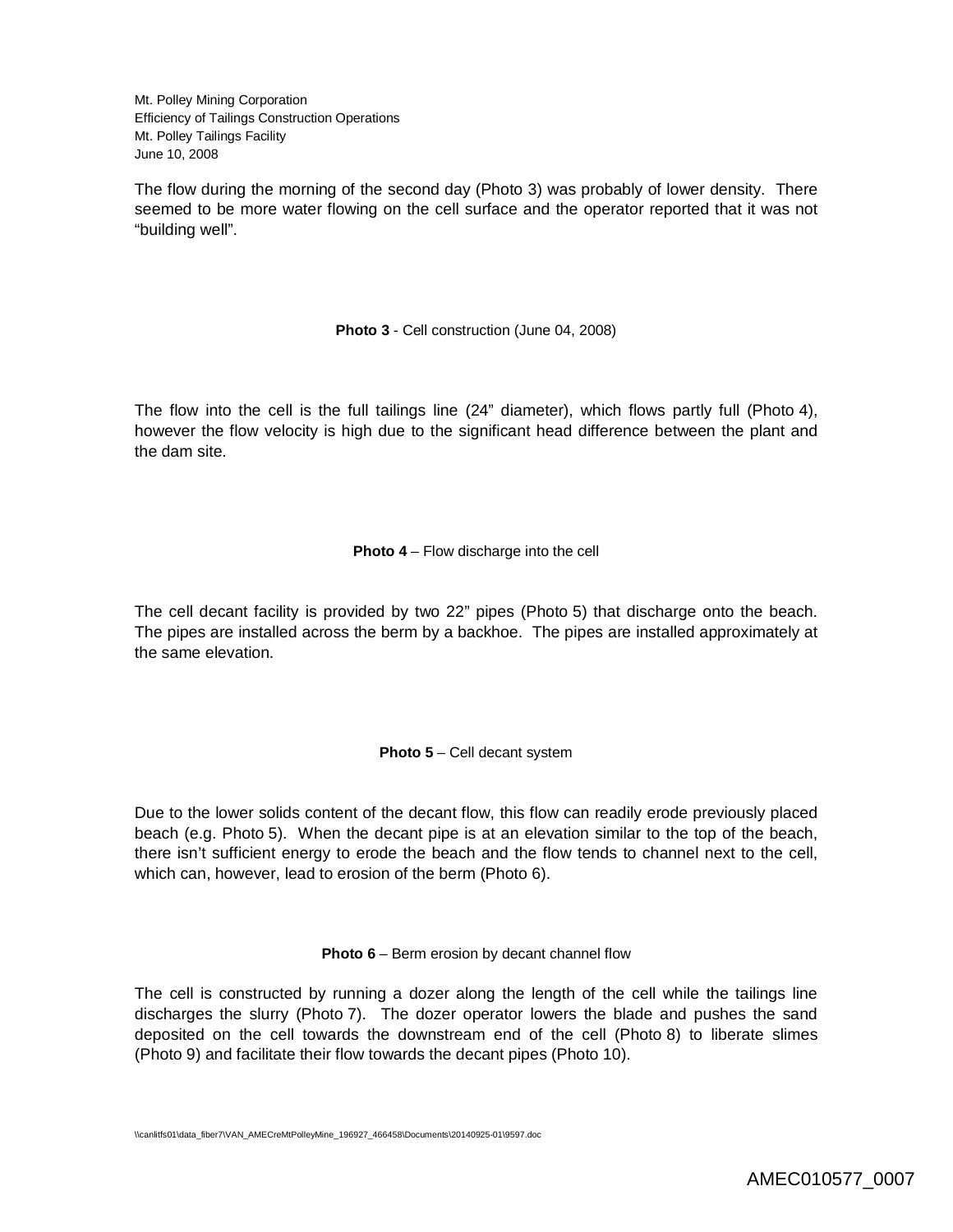**Photo 7** – Cell construction - discharge and dozer

**Photo 8** – Cell construction – pushing sand downstream

**Photo 9** – Cell construction – slimes

**Photo 10** – Slimes flowing into the decant pipes

The dozer then moves back towards the discharge point with the blade lowered to push some of the sand back up the cell (Photo 11).

**Photo 11** – Cell construction – pushing sand back

When the sand fill reaches approximately the level of the top of the decant pipe, the tailings flow is diverted from the cell to the by-pass line. A backhoe re-installs the decant pipes approximately half the pipe diameter above the previous location (Photo 12). The dozer uses the material placed in the cell to raise the berms (Photos 13 and 14).

**Photo 12** – Re-installed decant pipes

**Photo 13** – Raising berms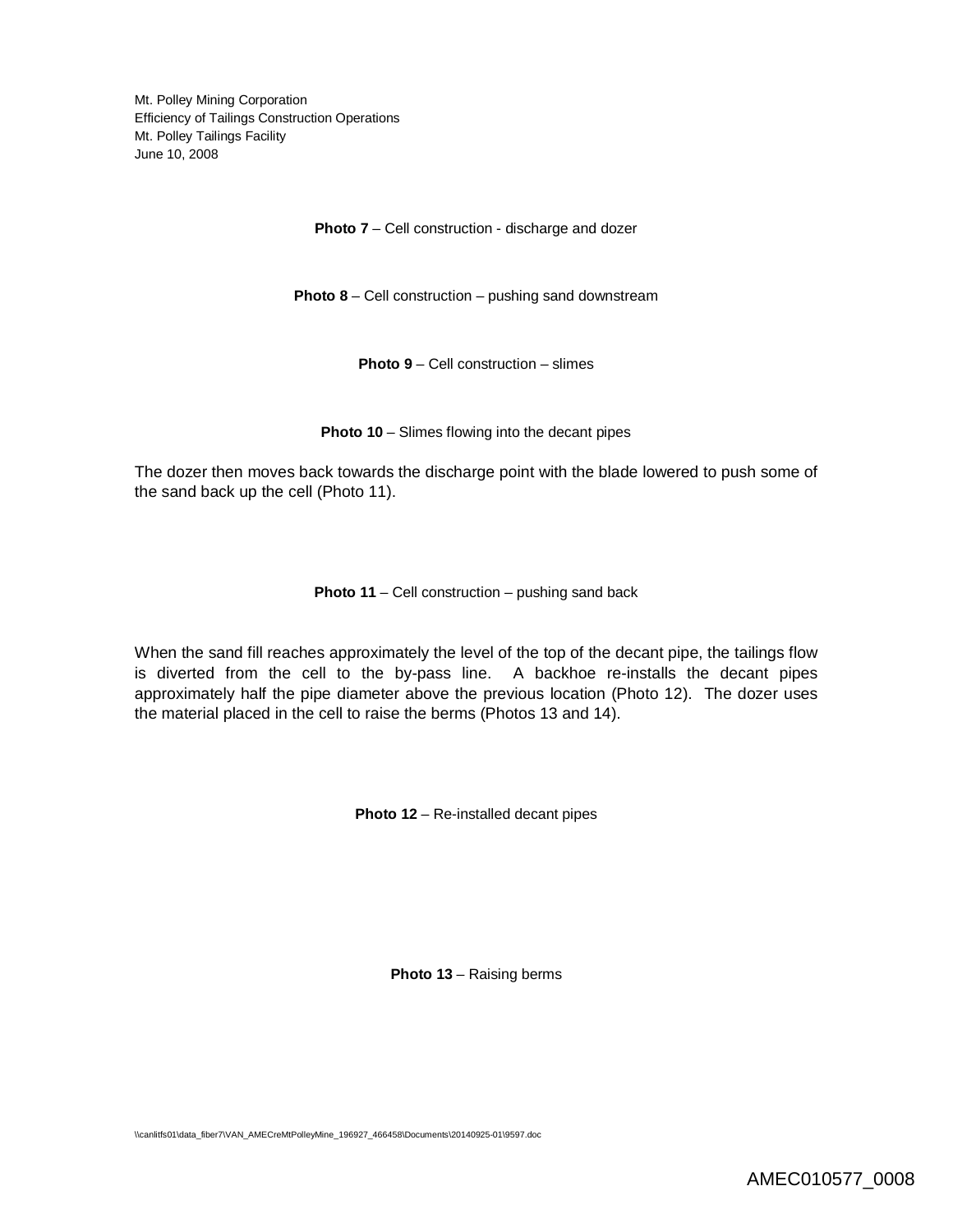#### **Photo 14** – Raising berms

The dozer smoothes the bottom of the cell (Photo 15) before deposition and cell construction restarts.

#### **Photo 15** – Bottom of newly prepared cell partially smoothed

The elevation of the pond on June 02, 2008 was 949.39 m. Beaches formed by single point discharge were relatively flat and had an average slope estimated to be between 0.5 and 1% (Photos 16 and 17).

**Photo 16** – Typical beach formed by single point discharge of tailings – upstream and downstream view

**Photo 17** – Typical beach formed by single point discharge of tailings – overview and detail

## **6.0 DISCUSSION OF TAILINGS OPERATIONS - ISSUES AND CONDITIONS**

#### **6.1 INTRODUCTION**

Compacted cell construction is a technology that facilitates the use of tailings for construction of structural fills that can be integral part of dam cross sections. It combines the hydrodynamic effects of the slurry flow with the mechanical effects of equipment (most typically a dozer) to distribute and compact the tailings. If adequately applied, the mechanical effort (and cost) is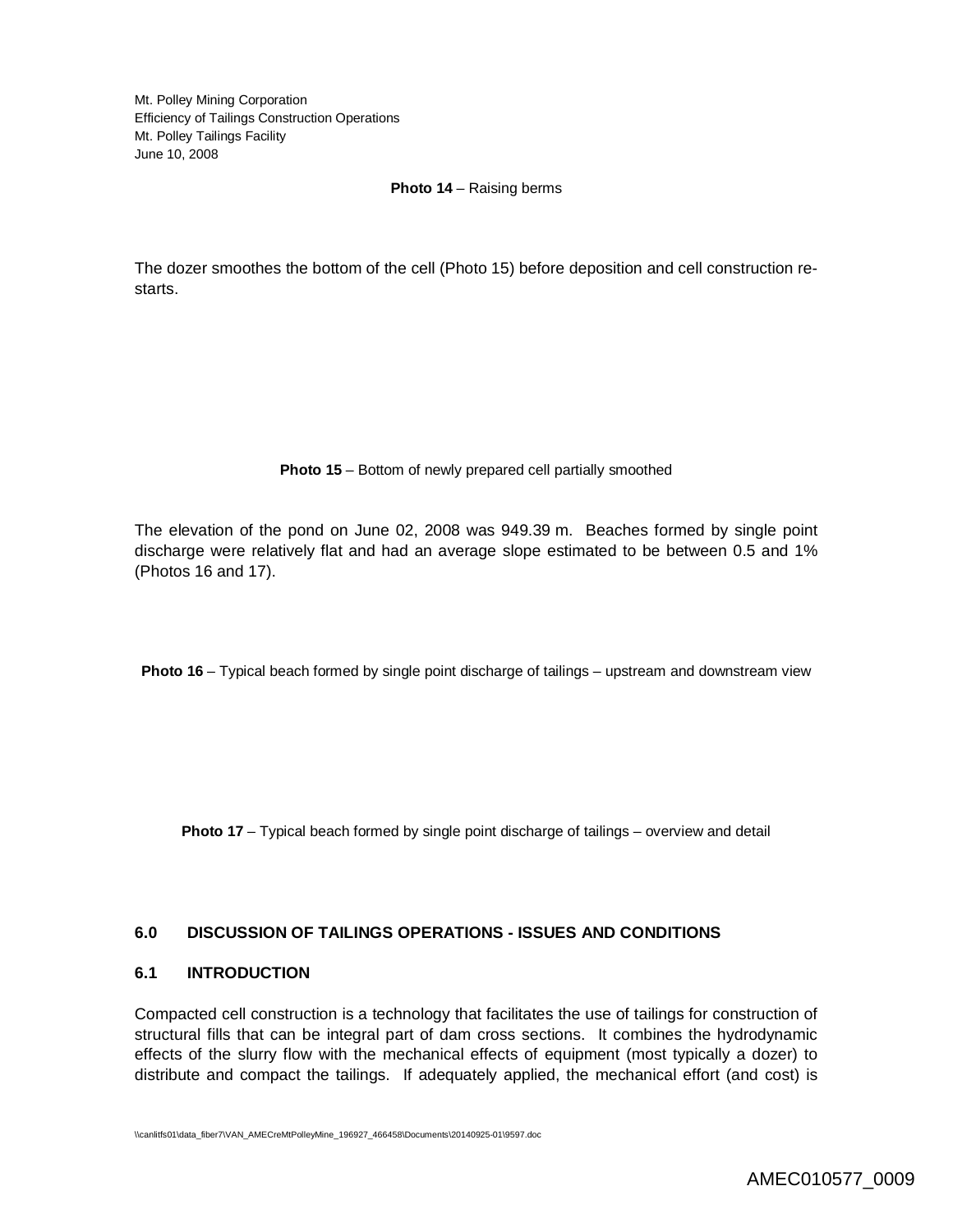minimized by taking full advantage of the hydrodynamic effects. Moreover, a well controlled system allows some selectivity on the percentage and gradation of the solid material retained in the cell. In the most effective applications, cell construction saves operations time and money by having the tailings play the role of earth fill in the dam cross-section versus more costly alternative borrow sources.

Beach placement does not tend to achieve the same level of fill density that can be obtained in cell construction, however it can also be an important element of the dam construction as it provides lateral support for construction as well as a base for stepping over with the construction of structural fill in the case of upstream or modified centerline construction methods. This is particularly the case if the beach can remain fully subaerial throughout the depositional process. There could be some control on the beach angle obtained by changing the hydraulic design of the discharge system and by controlling the slurry properties.

# **6.2 FLOWS THROUGH THE CELL**

The current cell operation at Mt. Polley involves the full tailings line discharging into an approximately 10 m wide, 150 m long cell. This operating norm leads to excessive flow depths and excessive flow velocities that do not produce optimal conditions for cell construction. Ideal flow conditions are such that the flow depth is typically less that a couple of inches and often only a fraction of an inch. Flow velocities that lead to the formation of back waves are excessive. It is recommended that the cell width be, as a start, doubled (to 20 m) to distribute the flow, which would contribute towards reducing both the flow velocity and depth.

This change in cell width may not be sufficient but it is considered to be an adequate first step based on experience and on a rough tailings balance discussed with the site staff. The optimum width for cell construction needs to be determined as a function of flow conditions, dozer operation requirements (see Section 6.3) and the availability of tailings for cell and beach construction. A very wide cell may consume too much tailings in cell construction, which would increase costs and may not leave sufficient tailings for construction of beaches required to support future Zone U construction. A detailed mass balance, considering both cell and beach construction, needs to be part of the site tailings plan to help determine the adequate width of cell required in this case.

If the change above does not produce adequate flow conditions, a wider cell (if compatible with the tailings balance) or changes to the inflow into the cell are recommended. One possibility would be to direct only a portion of the total flow into the cell.

Cell length seems adequate for now, however it should also be re-assessed once the other more immediate changes discussed here are implemented.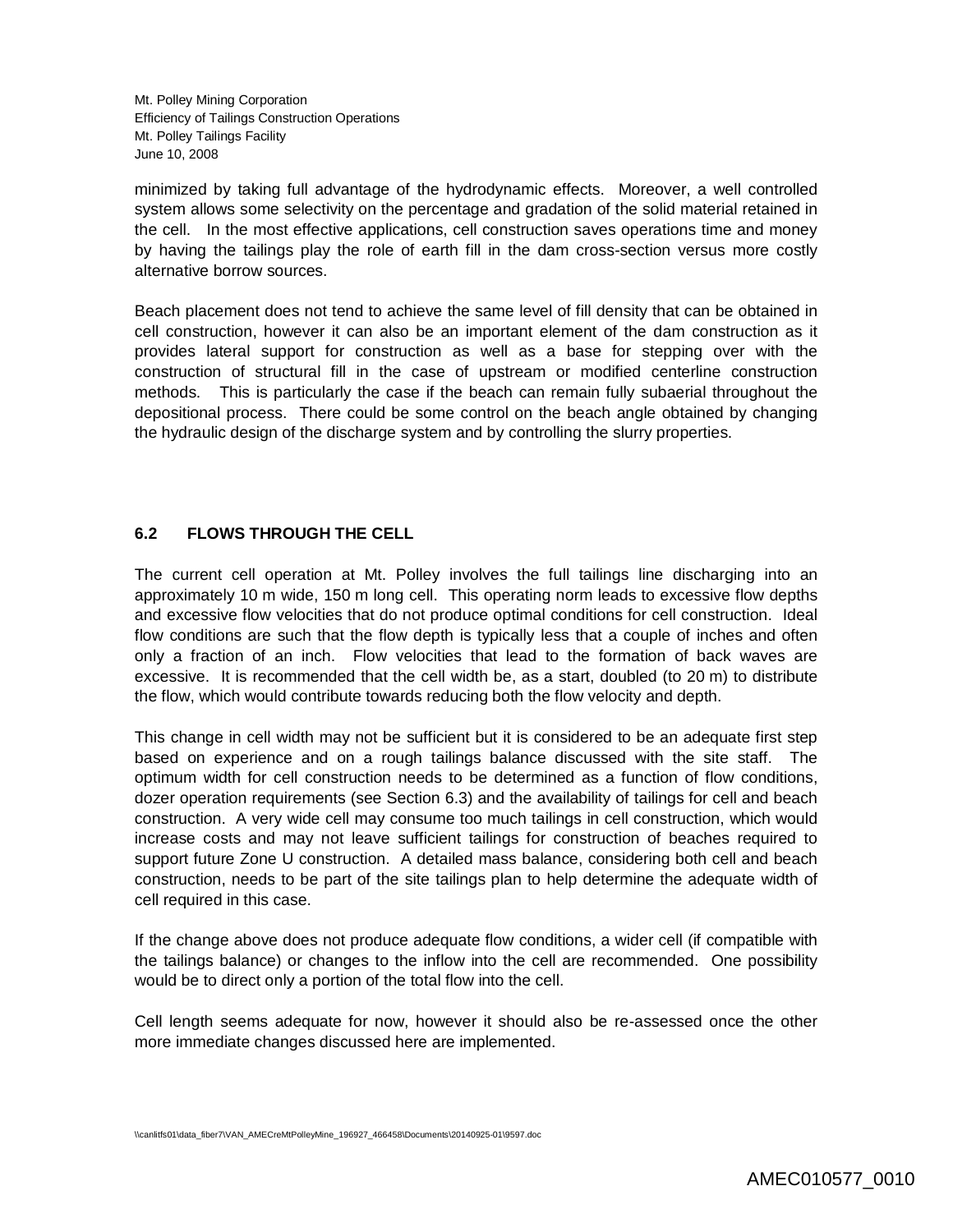## **6.3 DOZER OPERATION**

Dozer operation should be carried out perpendicular to the length of the cell. Ridges on the sand surface created by the dozer in this case (Photo 18) help spread the flow across the cell, reduce the flow velocity and promote deposition of the coarser fraction (while the fluid and the slimes flow downstream).

**Photo 18** – Dozer operation perpendicular to cell length

The dozer running back and forth perpendicular to the cell can gradually raise the berms while compacting the fill. This would reduce the downtime required to build the berms – an initial berm can be built when the cell is prepared for construction and then maintained and raised by the dozer during construction. The dozer should also maintain a gradual slope on the cell surface from the discharge (upstream end) to the decant (downstream end) to promote flow of the slimes to the decant, creating a better deposit. This method makes better use of the hydraulic conditions to spread the sand along the cell and avoids significant amounts of material being pushed down the cell by the dozer.

# **6.4 DECANT FACILITY**

The current decant system requires the cell construction operation to stop at every foot of construction to move the decant pipes up. It is reported that it typically takes 1.5 hrs to raise the decant pipes. This system can be optimized by the installation of a spillbox system that allows better control of the flow and an almost continuous cell operation for a few feet of placed fill (depending on the size and number of spillboxes). Some examples are shown on Photo 19. Other options have been discussed with site personnel.

**Photo 19** – Spillbox examples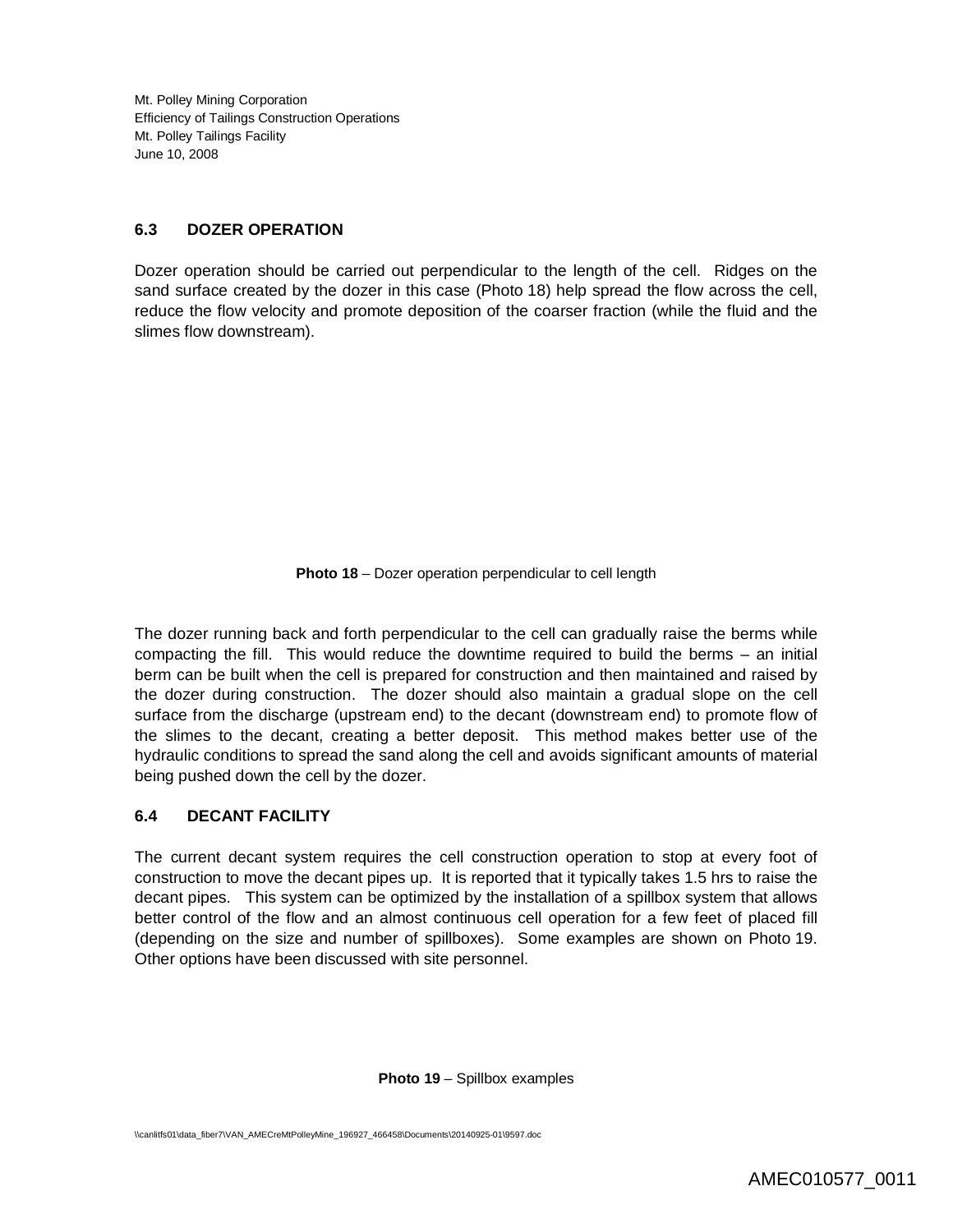As the cell construction proceeds, an additional board can be easily placed by the dozer operator in less than 10 minutes or by a second person in the area.

#### **6.5 IMPACT OF FEED VARIABILITY**

Variability of the feed properties – flow rate, solids content, gradation or chemistry – is detrimental to both cell and beach construction. Operations that rely upon tailings for construction purposes perform better when the feed parameters stay relatively constant because equilibrium flow conditions and slopes can be achieved, maximizing production. However, feed variability can be unavoidable depending on plant feed (ore variability) and plant operations.

Feed variability, if significant, could be at least in part managed by adding a few spigots upstream of the cell construction operations. In this case, spigots could be used to draw from the upper part of the flow (assuming it is stratified) and increase the solids content of the flow delivered to the cell.

Construction management could also be optimized by good communications between plant and construction personnel. For example, if warned by the plant that the feed will be poor, the construction personnel may select to operate spigots as discussed above or even to temporarily suspend cell construction (in case of very poor feed or added lime in the slurry).

## **6.6 OPTIMIZATION OF CELL OPERATIONS**

Cell construction could be optimized by having two cells on each side of the dam so one cell can be operated while the other one is being prepared (construction of initial berms, installation of spillboxes, installation of discharge pipe). This also allows drainage to occur in a cell that was recently built while the other cell is under construction.

Downward drainage is an important part of the success of cell construction both in terms of resulting material properties and in terms of ease of dozer operations. By having four cells (2 on each side of the dam), drainage is enhanced by increasing the "rest" time between two construction events in the same cell and down time is reduced.

Based on experience, it is expected that to build the 3 m lift required for Stage 6A according to the design of the dam, it would take 2 "passes": built 1.5m in one cell, come back over with an additional 1.5m. However, this can be better determined as experience in cell construction for the site specific conditions is developed. It is recommended that the footprint of the cells of the second pass is staggered from the first pass cells, so spillbox locations do not lined up on any particular vertical. The fill in the area near the spillbox tends to incorporate more fine tailings (slimes) and therefore not have the same properties as the fill closer to the discharge point.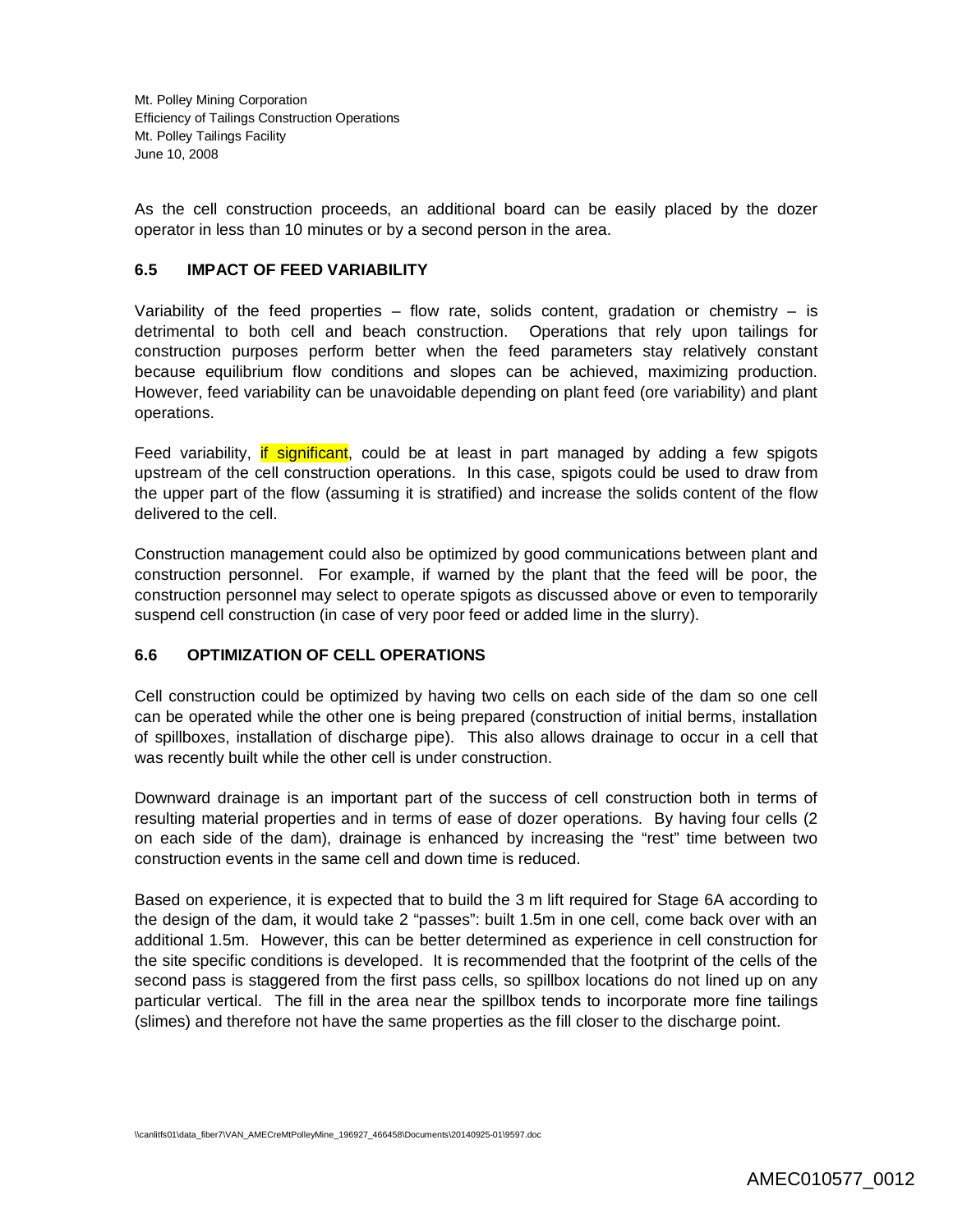Cell construction is more labour intensive than beach deposition and requires light for the operator to be able to see the fill and the flow conditions. Therefore it is recommended that cell construction be the focus of the summer operations while the winter time is used for beach deposition. The cost of cell construction in the winter is typically higher than during the summer.

# **6.7 BEACH OPERATION**

Beach placement will occur by:

- 1. single point discharge when the entire tailings line is directed to the pond, which is recommended to be the main operation mode in the winter.
- 2. cell decant the outflow of cell construction will contribute material to beach formation; it will form a relatively flat beach that will tend to erode steeper beaches formed by single point discharge.
- 3. spigots placed upstream of cell construction, if used.

Beach operation needs to focus on providing sufficient beaches to support cell construction and the required raises of the dam in each construction season according to the design. This can be determined by a well prepared tailings plan.

# **6.8 TAILINGS PLAN**

A tailings plan needs to be developed based on a detailed mass balance. It needs to be consistent with the water balance that it is understood to have already been developed by Mt. Polley. The objectives of the tailings plan would include:

- confirming that there is availability of material to build the dam as required by the dam design and the water balance
- determining the required schedule of cell construction (length of construction period, need to work night shift, need to run concurrent cells, etc)
- determining whether the beach construction will be acceptable to support the next period of cell construction (or whether there is a need to re-assess the methodology).

The developed tailings plan would be based on data that includes: plant production, sustainable productivity of cell construction, typical fill densities for cell and beach, achievable summer and winter beach angles, etc. It should also recognize the clear goals of mine closure so that as the tailings facility develops, ease of transition from final operating configuration to the approved closure configuration is as simple as possible.

## **6.9 DATA COLLECTION**

Continuous optimization of tailings operations requires an in-depth understanding of these operations. Therefore it is recommended that key data are collected and appropriately evaluated to allow further improvement of the operations. These data would include (some, if not most, of these data are already collected by Mt. Polley):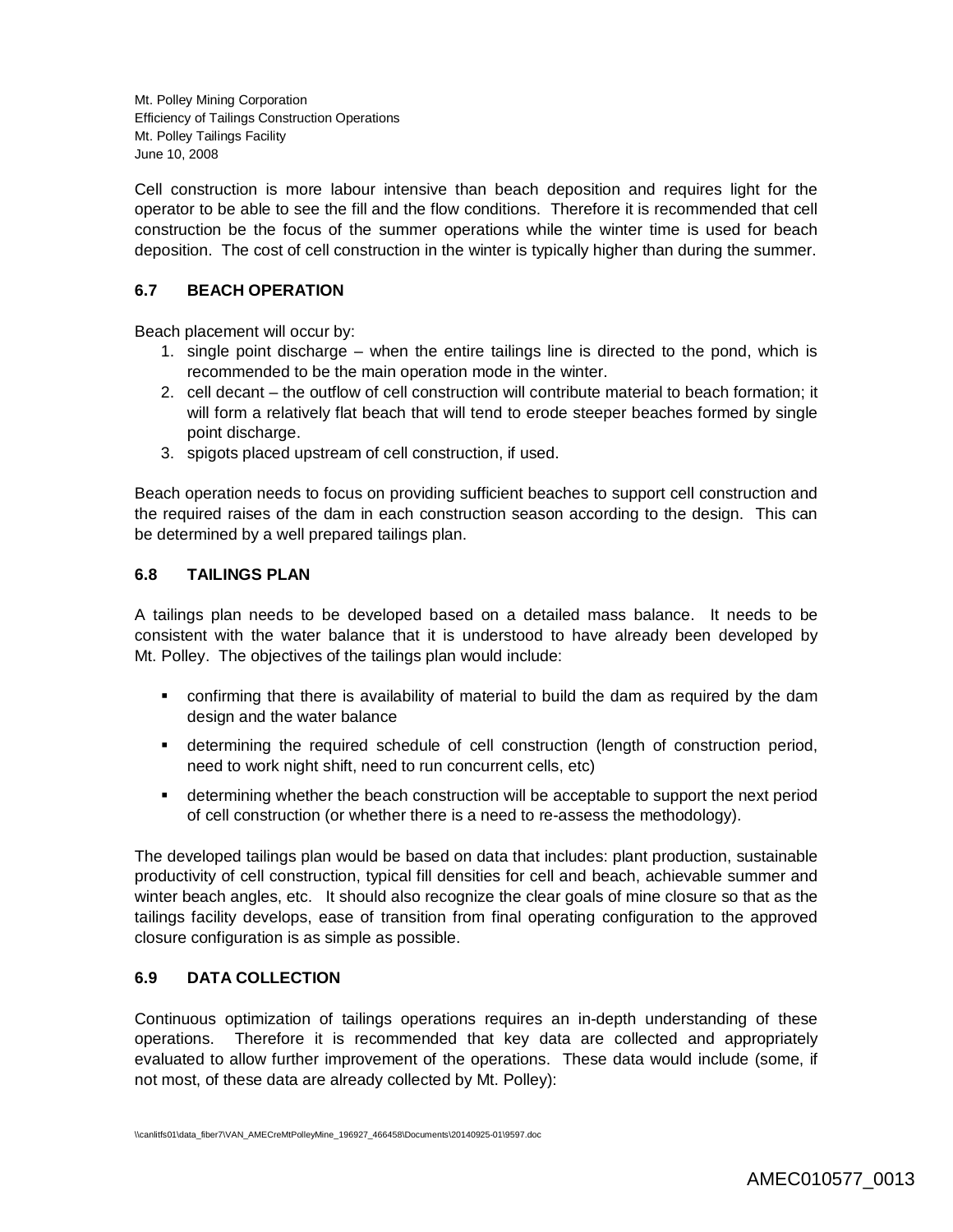- Slurry density (solids content) and its variability with time
- Tailings gradation and its variability with time
- Tailings gross mineralogy (at least plasticity, if any) and its variability with time
- **Plant production and its variability with time**
- Cell fill density at various locations
- Cell fill gradation at various locations
- **Percent of solids retained in the cell**
- Average beach angle during cell operation and single point discharge (summer and winter operation if so selected)
- Actual water balance data (precipitation, evaporation, etc)
- Man-hours and equipment for cell construction including cell preparation
- Down-time for cell construction and reasons

Analyses of the data would be used to calibrate the tailings plan to make it more reliable and to allow improvements on the planning of the operations. These data would also be valuable to improve productivity and quality of the fills built using cell construction. The dam designers may be consulted on potential design optimization opportunities afforded by wider cells built with high quality fills, should these be achieved.

## **6.10 PERSONNEL TRAINING**

Efficient cell construction is as much due to an appropriate system design as it is due to skilled operators who understand and commit to the technique. The dozer operators and the supervisors need to have a good understanding of the technical objectives of cell construction and the desired outcome so they can work towards achieving it. Dozer operators need to be skilful to react appropriately to feed variability. Operators and supervisors also need to develop good communications with the plant personnel, who also need to be sensitized to the impact of feed properties to cell construction and its implications to dam construction and cost. Knowing when to beach versus place of cell, adding a stoplog to a spillbox, changing out a spigot etc. etc. are but a few of the key items under the control of the operators and supervisors that can really make the difference between a good tailings plan and an optimal one.

#### **7.0 SUMMARY AND RECOMMENDATIONS**

A review of Mt. Polley's tailings operation was conducted with the objective of providing recommendations to improve the efficiency of these operations. The review was based on a two-day site visit, observation of the construction conditions and discussions with supervisory and operations personnel. The conclusions and the main recommendations to improve the efficiency and reliability of tailings operations were presented at a closure meeting on site and are reiterated below.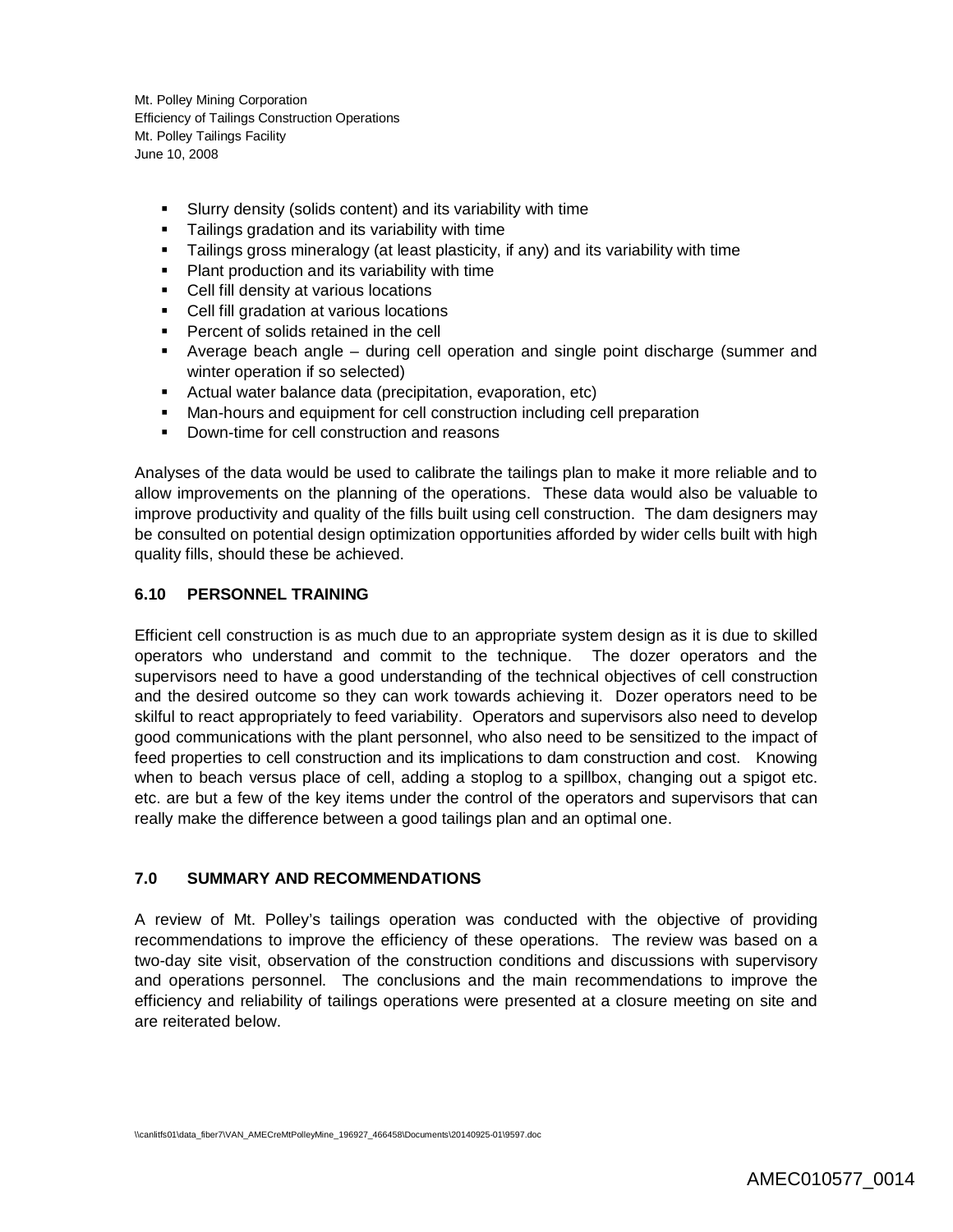- 1. The current operation leads to flow depths and flows velocities that seem too high to allow effective cell construction to occur. It is recommended that the width of the cells be increased, tentatively to 20 m with the objective of decreasing flow velocity and flow depth. Cell length seems adequate for now but it could be re-evaluated later.
- 2. Track-pack the cell perpendicular to the flow (as opposed to working the dozer up and down the cell). Berms (dry dykes) could be raised as cell compaction proceeds. This is expected to reduce downtime, improve efficiency and improve flow patterns.
- 3. Build and install spillboxes for the cell decant to improve ability to manage the flow and to reduce downtime during construction thus improving efficiency. When a cell is complete, the spillbox is simply moved to the next cell.
- 4. If the measures above are not sufficient to meet objectives, or if feed variability is an issue, spigots could be installed upstream of the cell to improve feed (by reducing water and slimes), and/or manage feed consistency, and/or decrease volumes/velocities into the cell.
- 5. Prepare a tailings plan / mass balance consistent with the water balance.
	- a. The tailings plan needs to verify availability of sand to build the required cell and beach to support the dam raises at all stages of construction.
	- b. The tailings plan could include a focus on cell construction in the summer and on beach placement during the winter.
	- c. Cell construction could be optimized by having two cells on each side of the dam. One cell could be prepared while the other one is being built; one side of the dam can be draining while the other is being built/prepared. Night shift might be considered during the cell construction (late spring, summer, fall) season.
	- d. Cell construction would likely take two "passes": built 1.5 m in one cell, come back over with an additional 1.5 m to achieve the full 3 m lift. The second pass should be staggered relative to the first pass to avoid locating all spillboxes on the same vertical.
- 6. Collect data on material parameters (gradation, cell deposit density, beach angles, etc), mill operation (gradation, slurry solids content) and cell operation (volumes, time, cost, etc). Data would be used to calibrate (and improve) the tailings plan to actual performance and to develop performance improvement changes in the field.
- 7. Train field supervisors and operators. They need a full understanding of the technical objectives of cell construction and its desired outcome. This understanding will lead to commitment and innovation from these experienced individuals.

## **8.0 CLOSURE**

This report has been prepared for the exclusive use of Mt. Polley for specific application as described within this report. Any use which a third party makes of this report, or any reliance on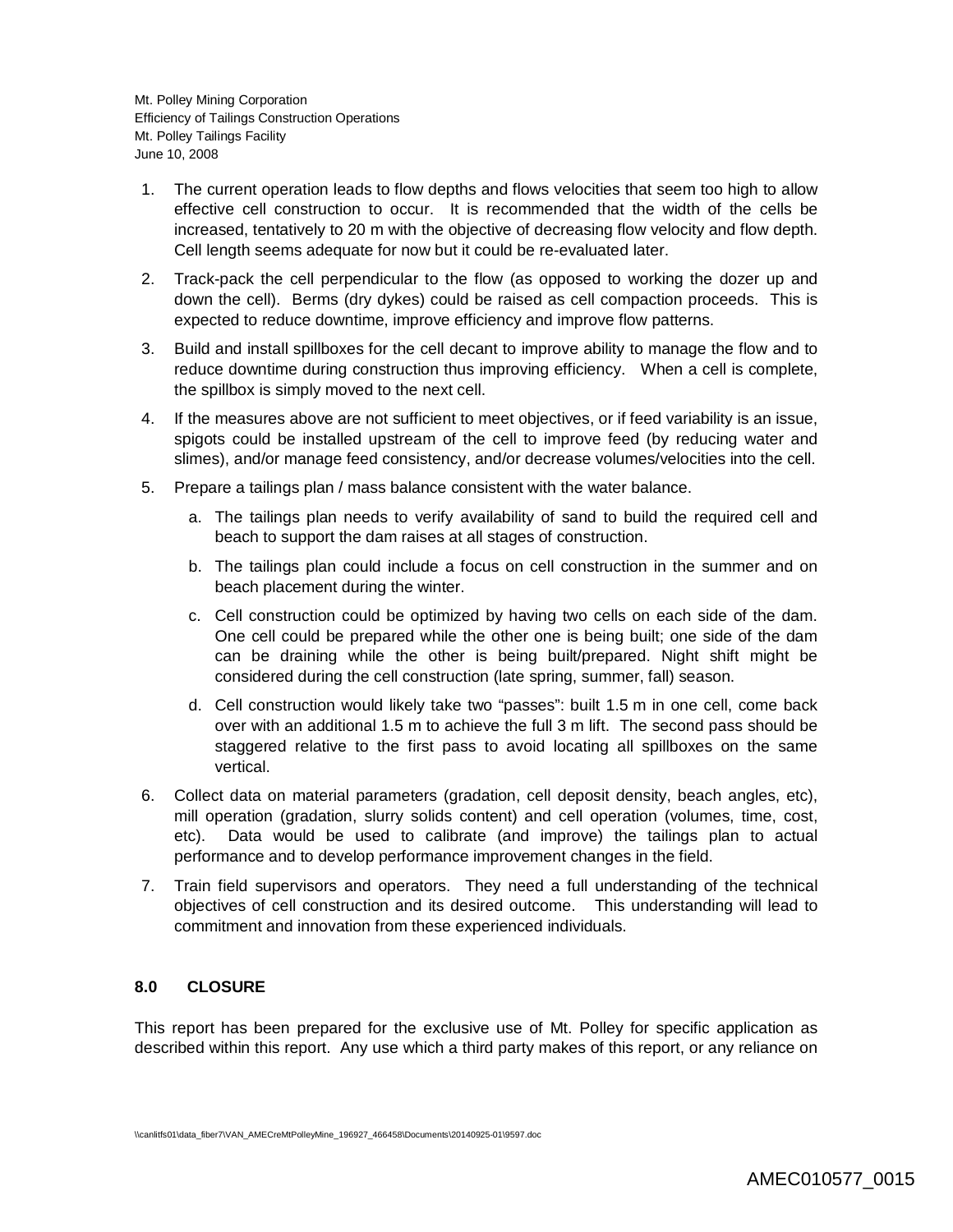or decisions made based on it, are the responsibility of such third parties. No other warranty, expressed or implied is made.

We sincerely appreciate the opportunity to provide our services to Mt. Polley. We would be pleased to discuss any aspects of this proposal at your convenience. Please do not hesitate to contact the undersigned if you have any questions.

Respectfully submitted,

#### **AMEC Earth & Environmental**

Angela G. Küpper, Ph.D., P.Eng. Principal Geotechnical Engineer

Reviewed by: Michael Davies, Ph.D., P.Eng., P.Geol. Principal Geotechnical Engineer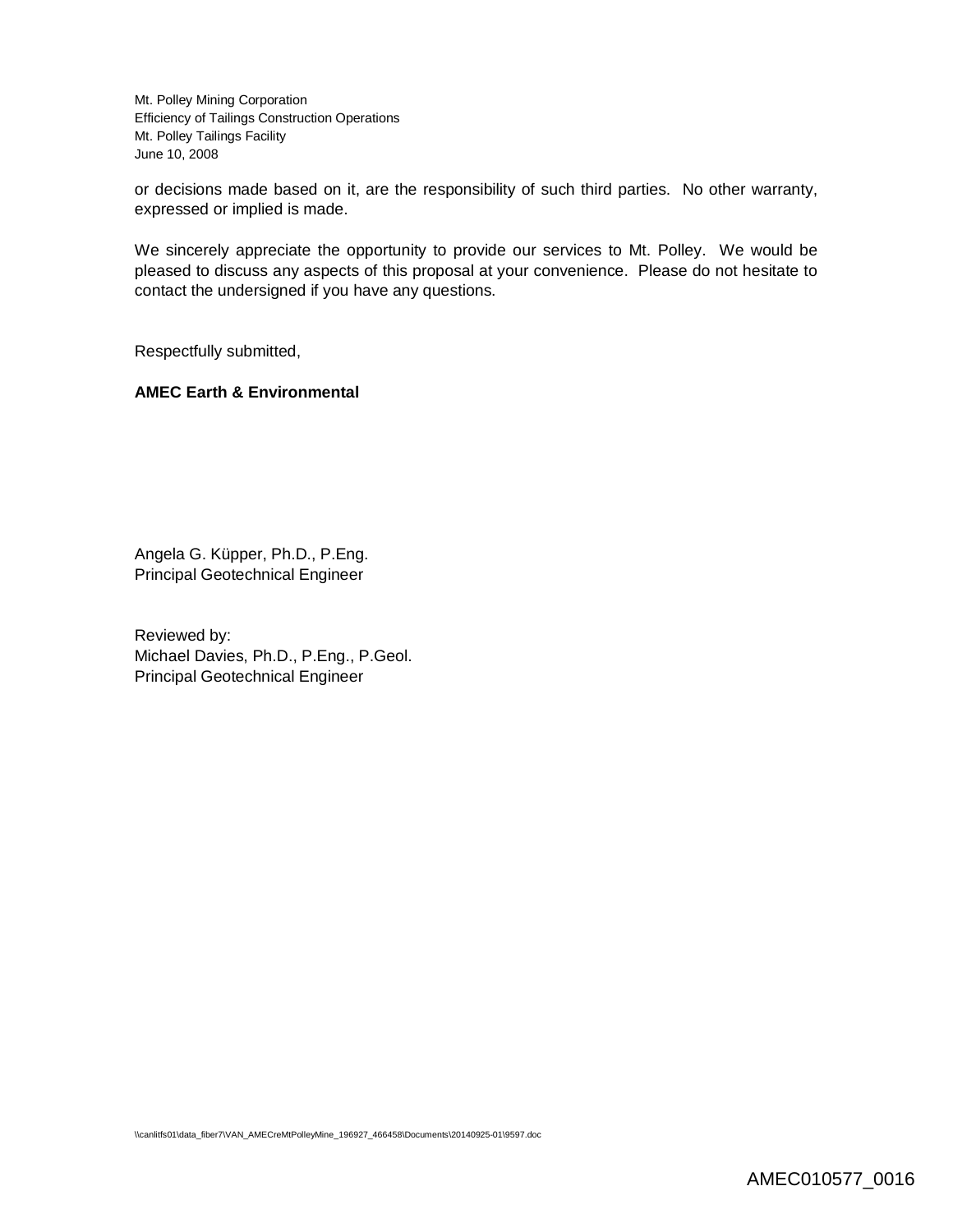# **APPENDIX A**

**Briefing Document**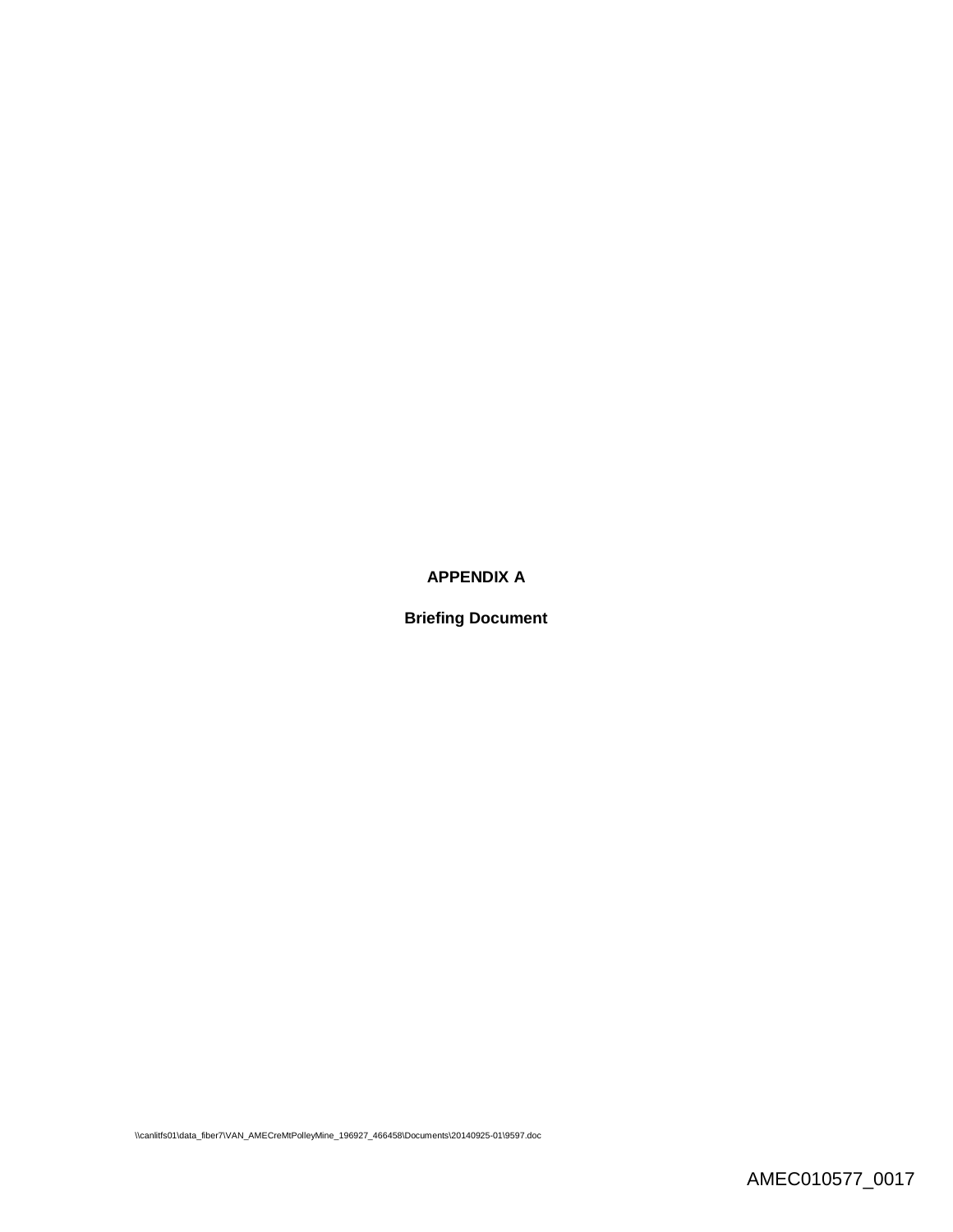

# **Efficiency of Tailings Sand Cat Operations – June 04, 2008**

Angela Kupper, Ph.D., P.Eng. Principal Geotechnical Engineer

#### **Key Issues**

- Low efficiency / high costs building cell for Zone U
- **Too much wash out on cells**
- Too much time preparing cells + need to place CBL (rock on beach to support cell construction)
- **Lack of beach**

#### **Main recommendations:**

- 1. Increase the width of the cells. Tentatively increase the cell width to 20 m with the objective of decreasing flow velocity and flow depth. Cell length seems adequate for now.
- 2. Track pack the cell perpendicular to the flow (as opposed to working the cell up and down). Berms (dry dykes) could be raised as cell compaction proceeds – reduce downtime
- 3. Build and install a spillbox to reduce downtime
- 4. Potential for installing spigots upstream of the cell to improve feed (by reducing water and slimes) or manage feed consistency into the cell - decrease volumes/velocities.
- 5. Prepare a tailings plan / mass balance consistent with the water balance.
	- a. Tailings plan needs to verify availability of sand to build the required cell and beach to support the cell raises.
	- b. Tailings plan could include planning for focus on cell construction in the summer and beach placement in the winter.
	- c. Cell construction could be optimized by having 2 cells on each side of the dam and possibly night shift; one cell could be prepared while the other one is being built; one side of the dam can be draining while the other is being built/prepared.
	- d. Cell construction would likely take 2 "passes": built 1.5m in one cell, come back over with an additional 1.5m.
- 6. Collect data on material parameters (gradation, cell deposit density, beach angles, etc), mill operation (gradation, slurry solids content) and cell operation (volumes, time, cost, etc). Data would be used to calibrate (and improve) tailings plan to actual performance and to develop performance improvement changes in the field.
- 7. Train field supervisors and operators. Bring them up to speed with the technical objectives of the cell construction and the desired outcome.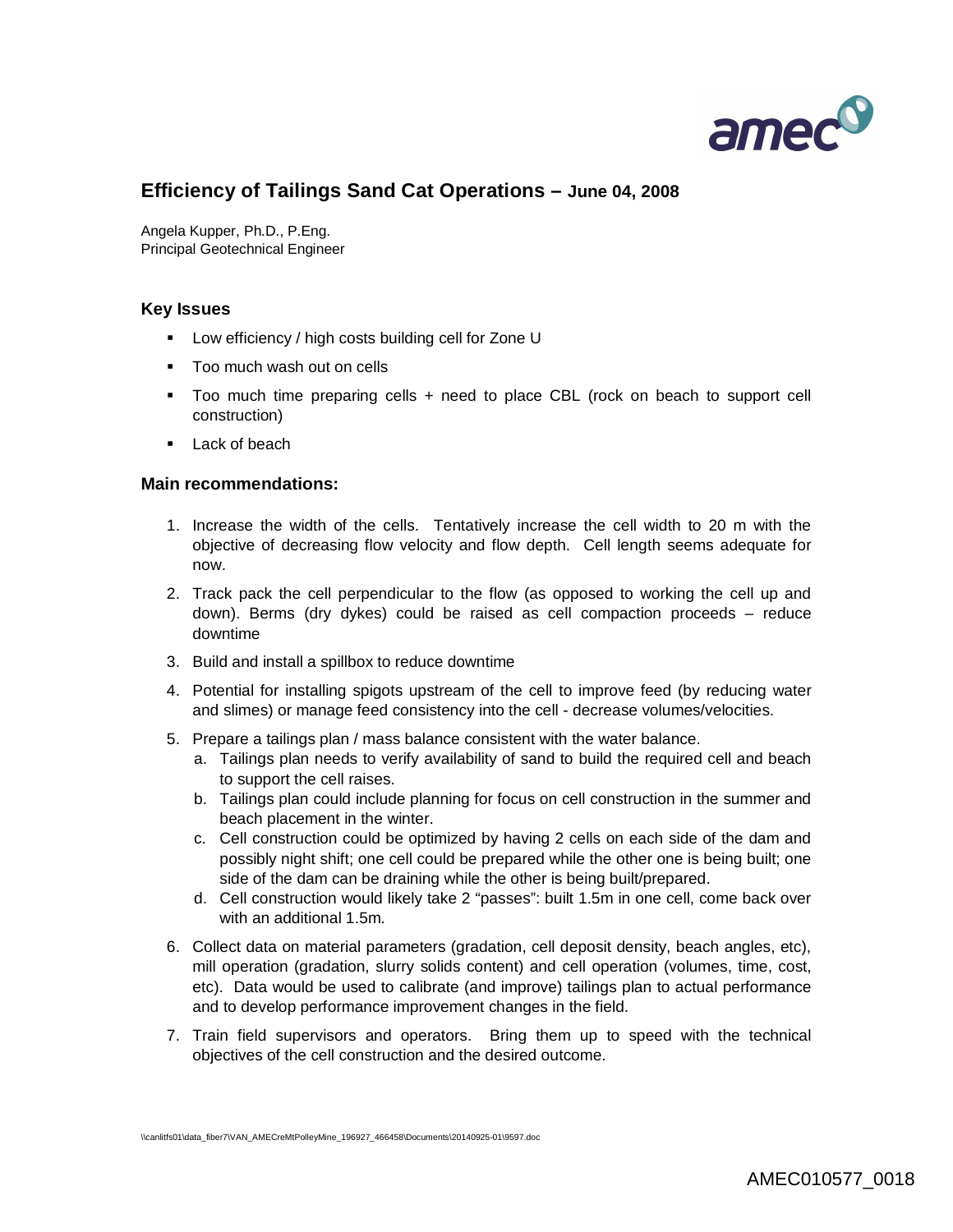# **APPENDIX B**

**Tailings Gradation Data**